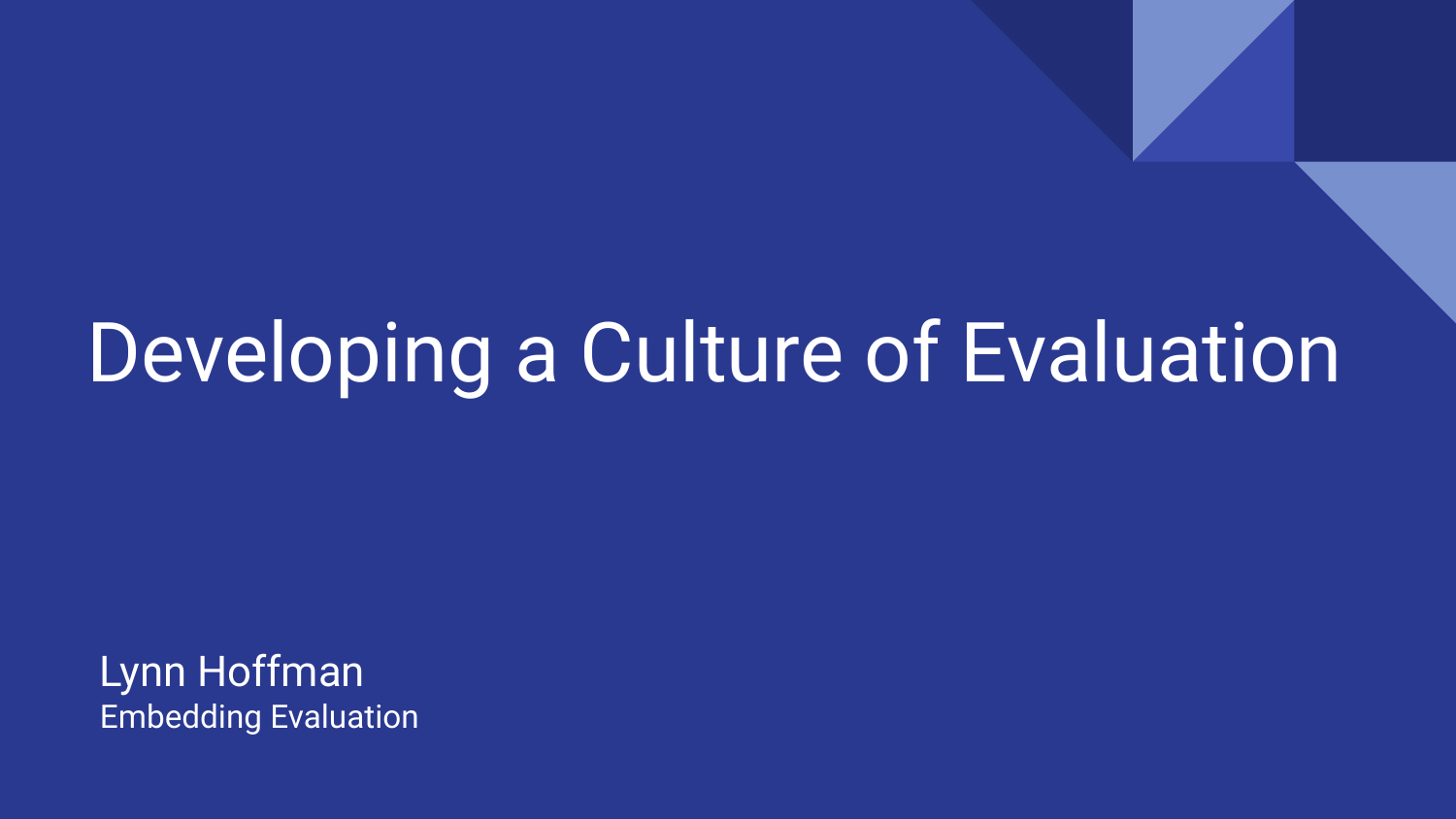

Shared set of basic assumptions learned by a group in the process of solving problems which, having been successful, are taught to other members.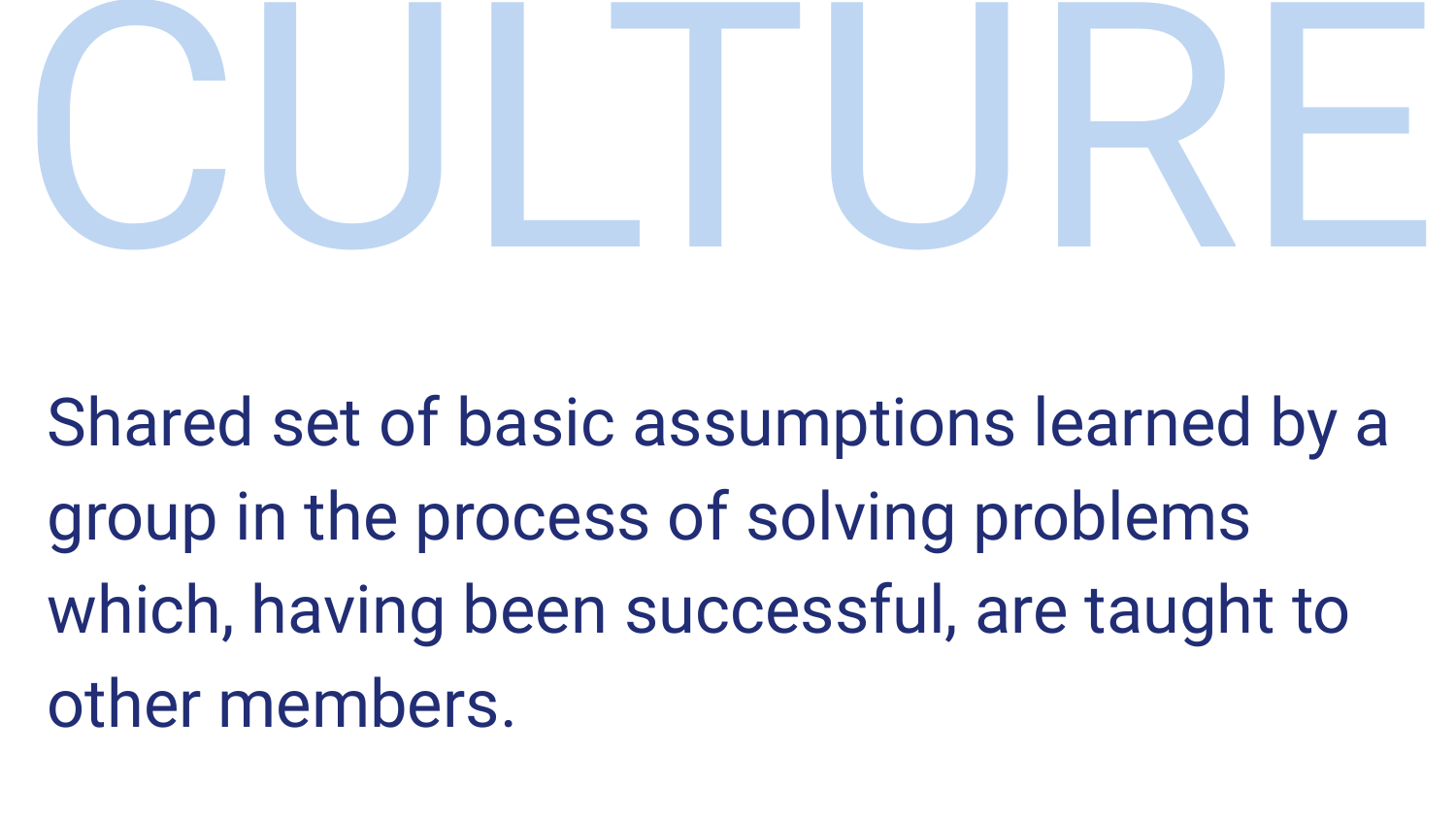Chat Discussion:

## What does a culture of evaluation look like?

Under the best possible circumstances, what does it look like, feel like, sound like at your organization if everybody gets it about measurement, evaluation, and assessment?

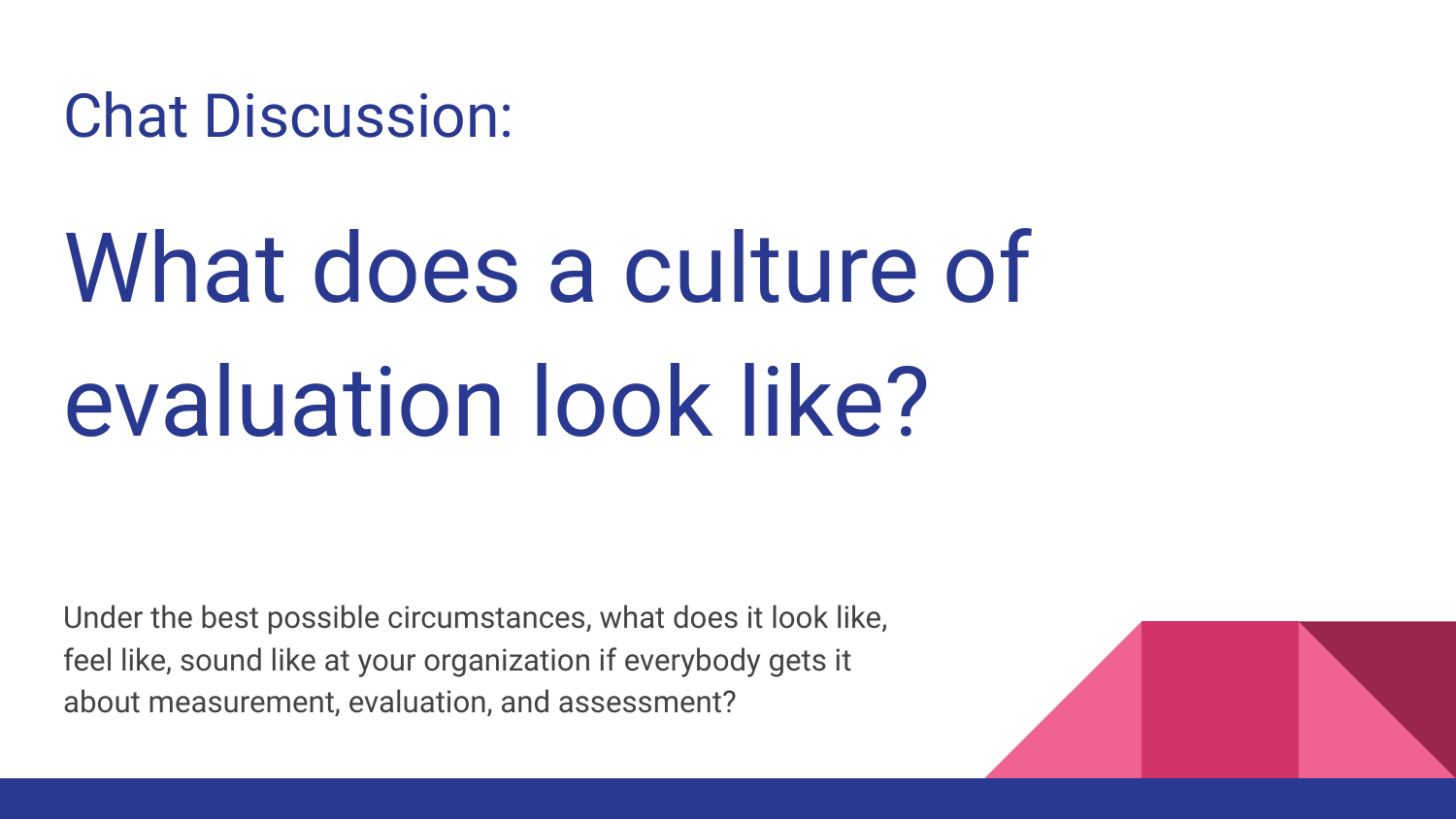

## Where are the gaps?

What are the biggest gaps in your organization between the ideal and where you are now?

Choose as many as you like. If you think of others, put them in the chat.

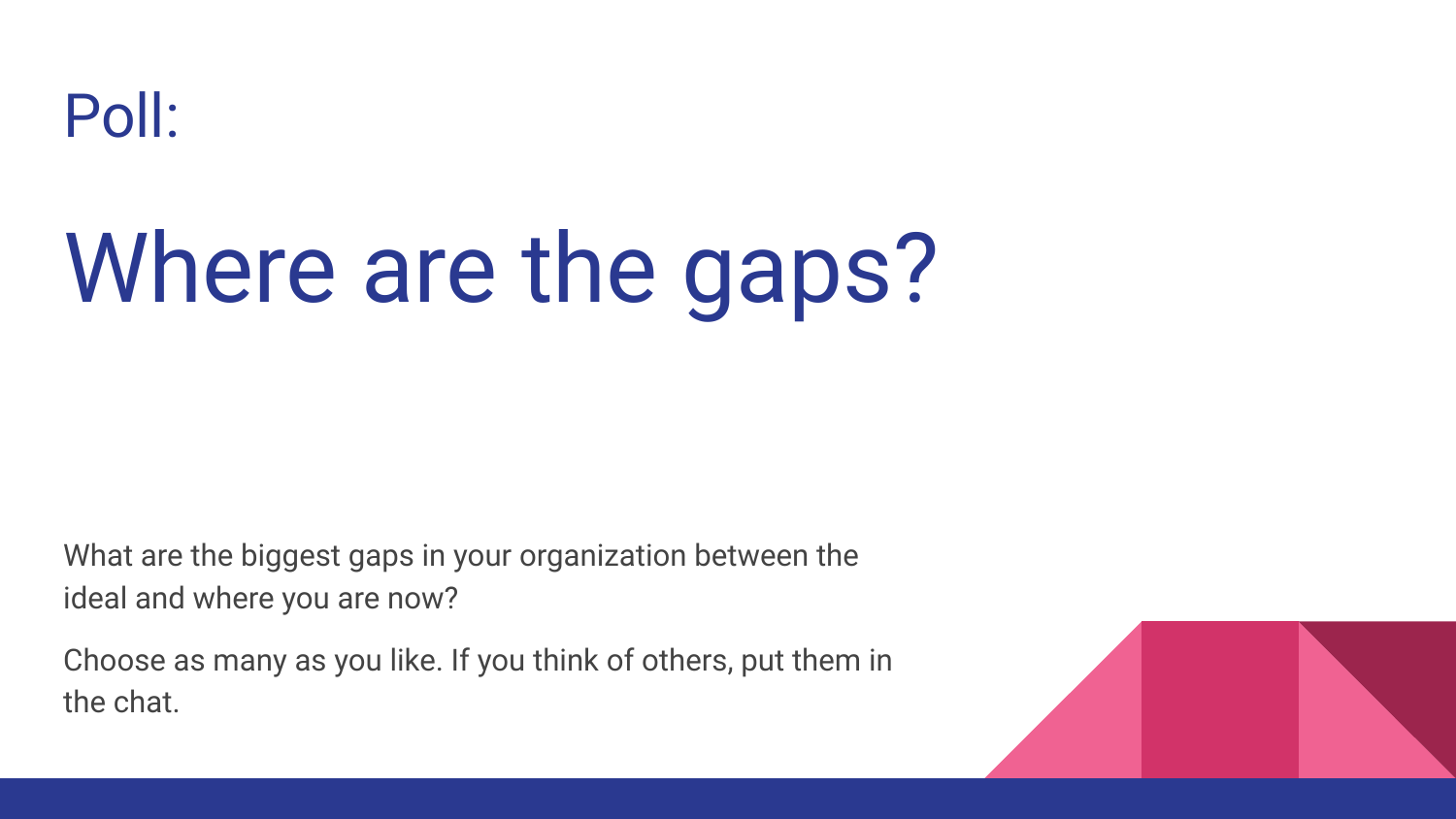#### Daniel Rodriguez - https://www.flickr.com/photos/drodphoto/8920528844/ Nick Olejniczak - https://www.flickr.com/photos/nicholasjon/4498088305/





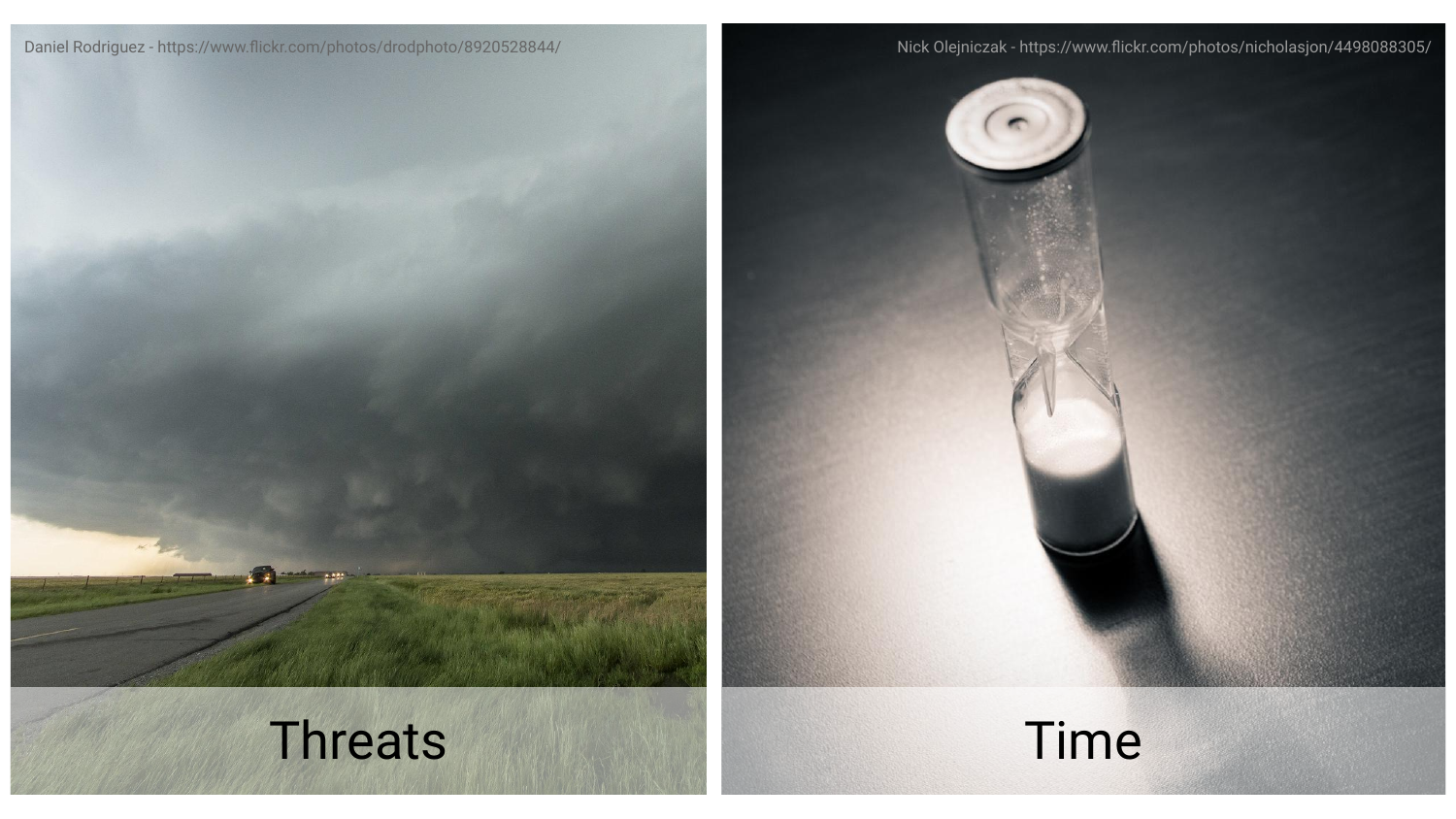**→ Selling the problem** ➔ Change starts with endings  $\rightarrow$  Dealing with ambiguity ➔ Following through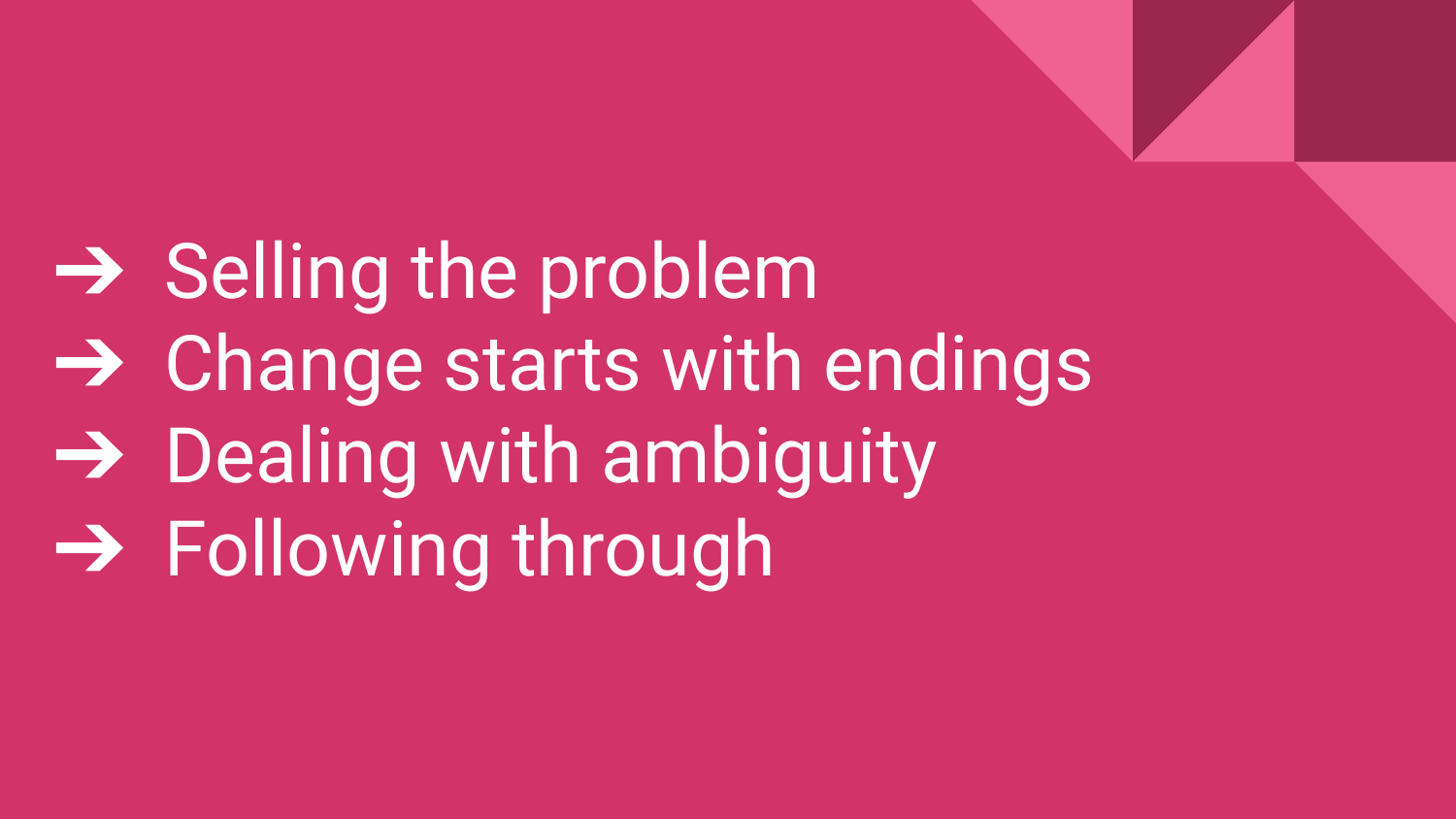

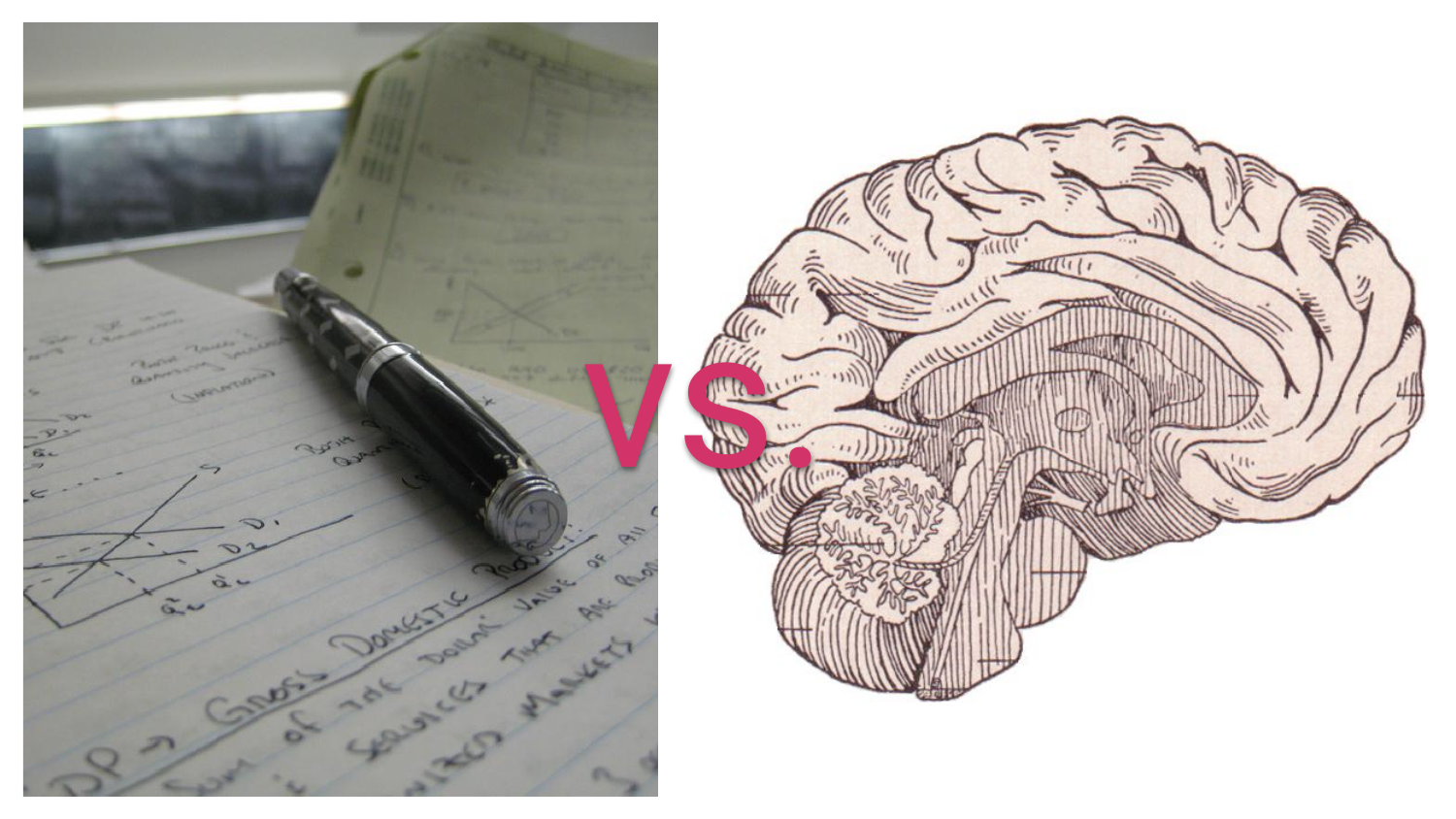# Change is fundamentally emotional.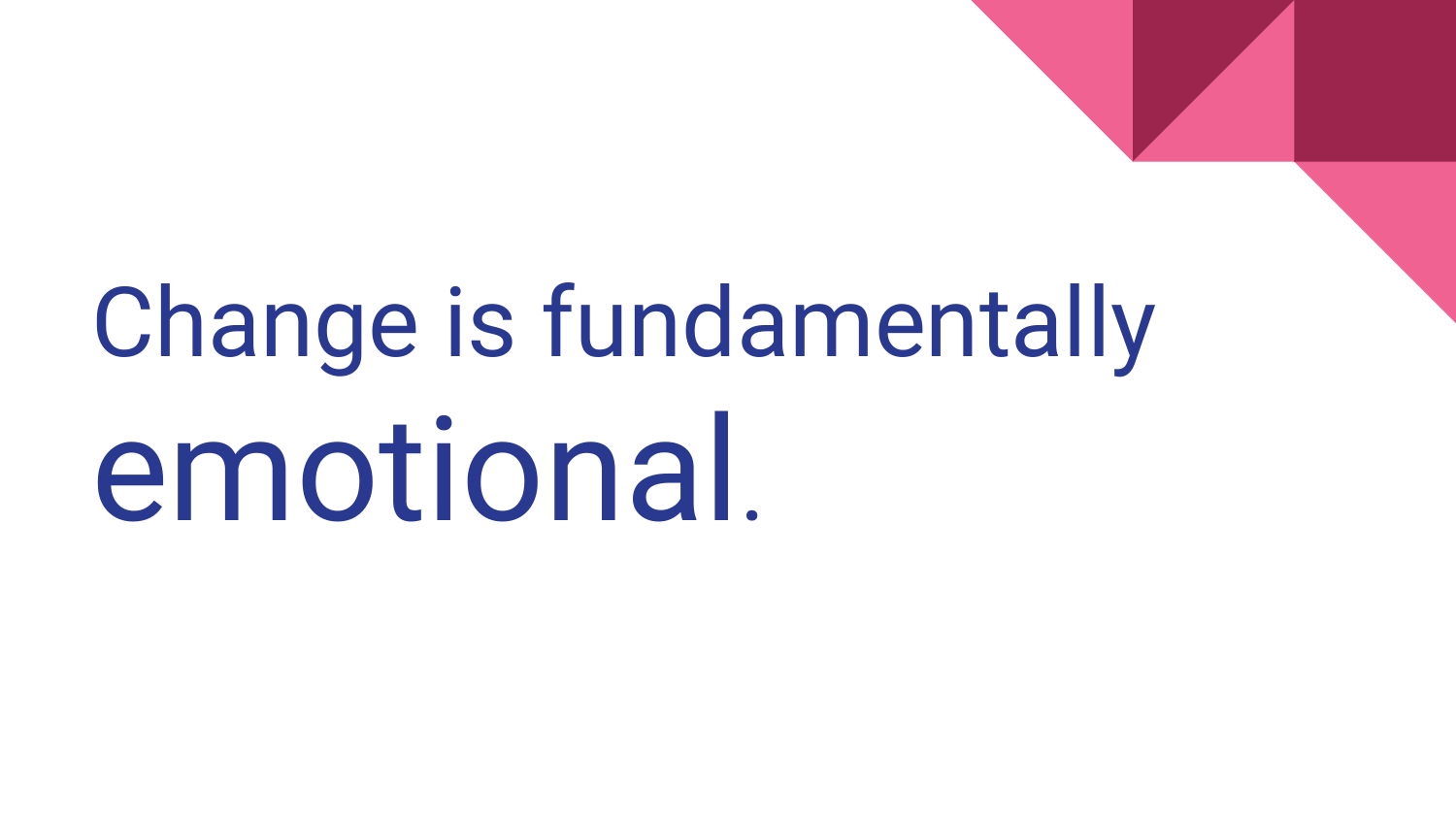Wagner T. Cassimiro - https://www.flickr.com/photos/wagnertc/3218897788/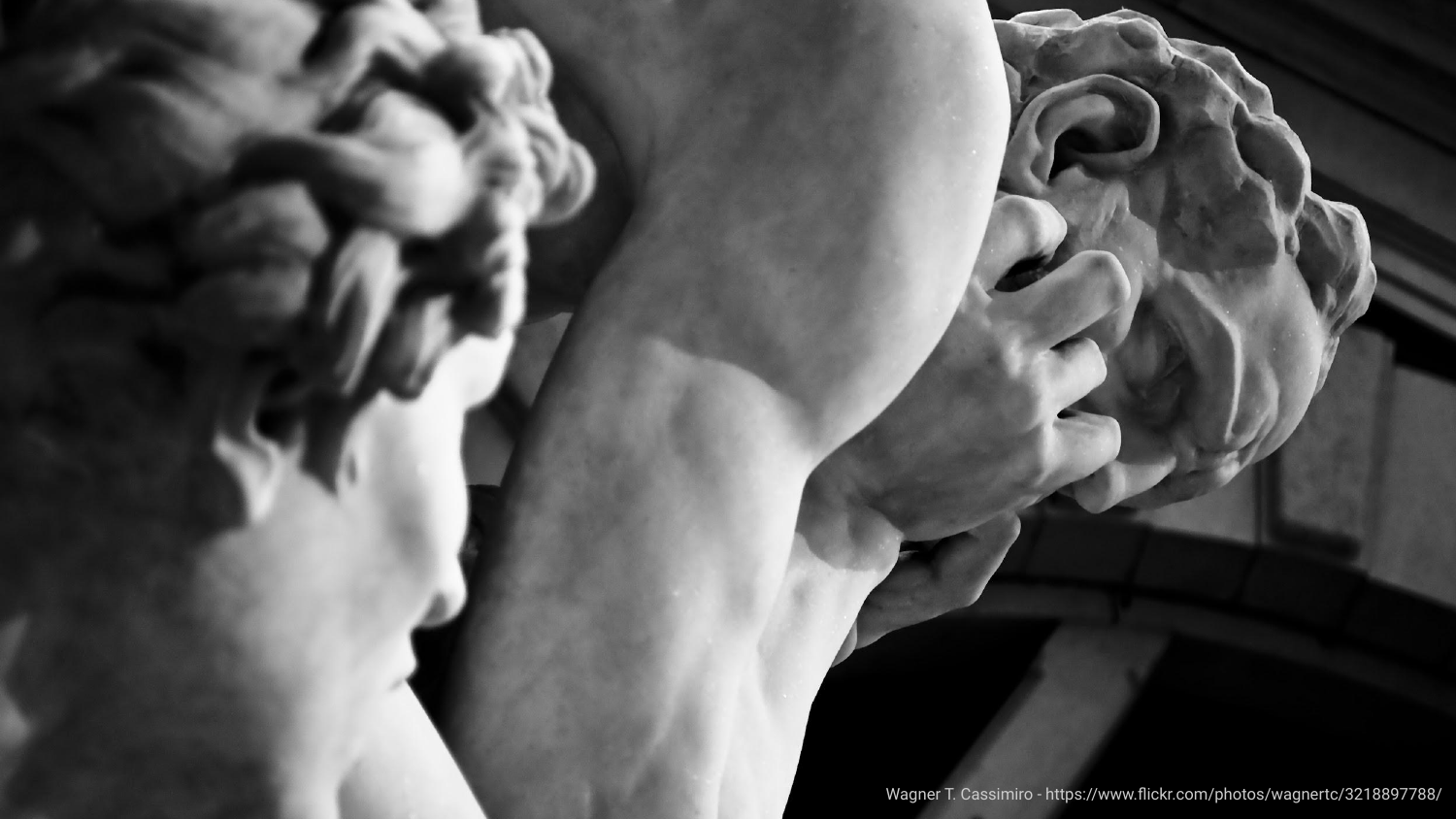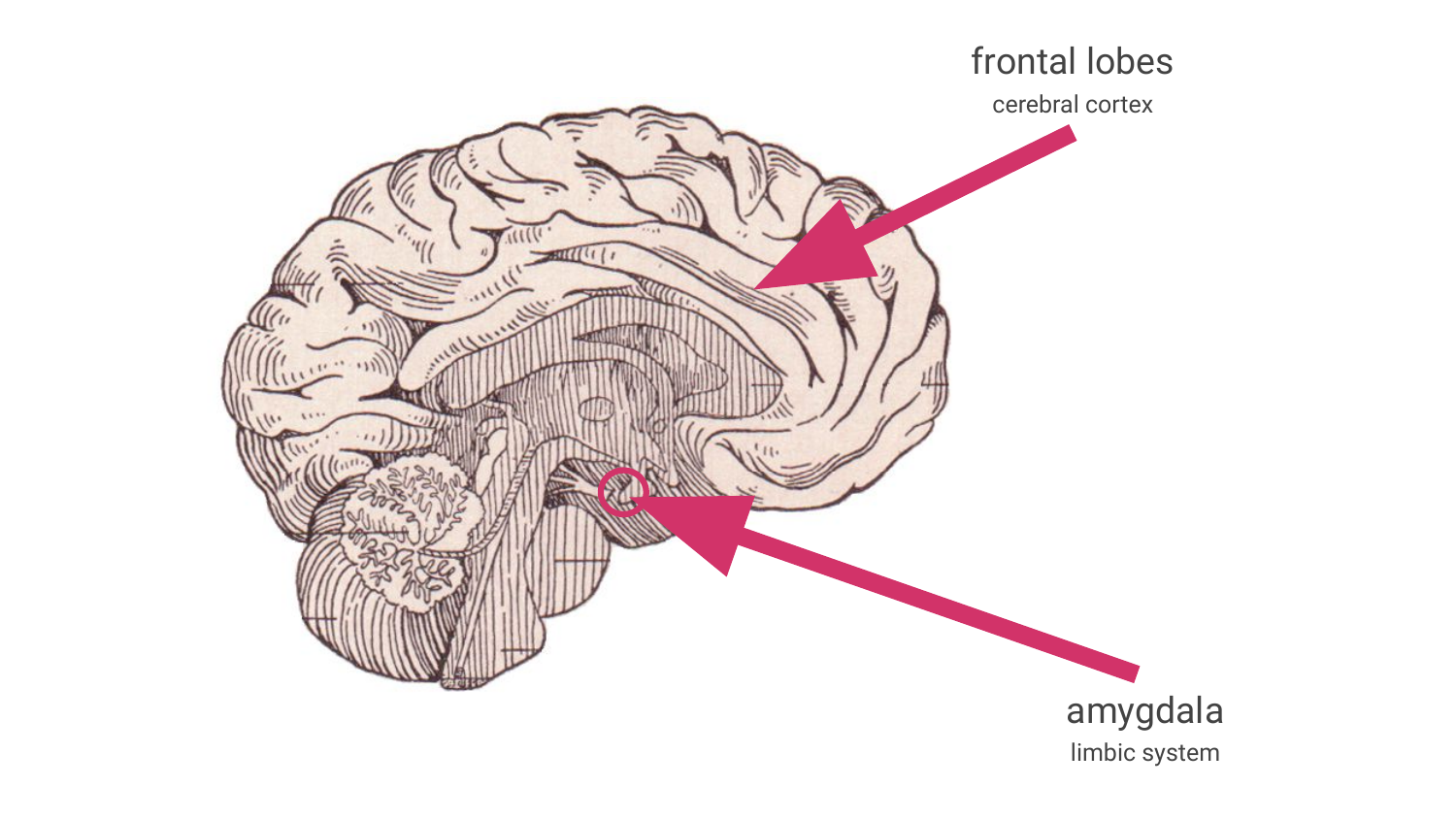### **AVOID threats to:**

**Status Certainty** Autonomy Relatedness **Fairness** 



#### **SEEK rewards of:**

**Status Certainty** Autonomy Relatedness Fairness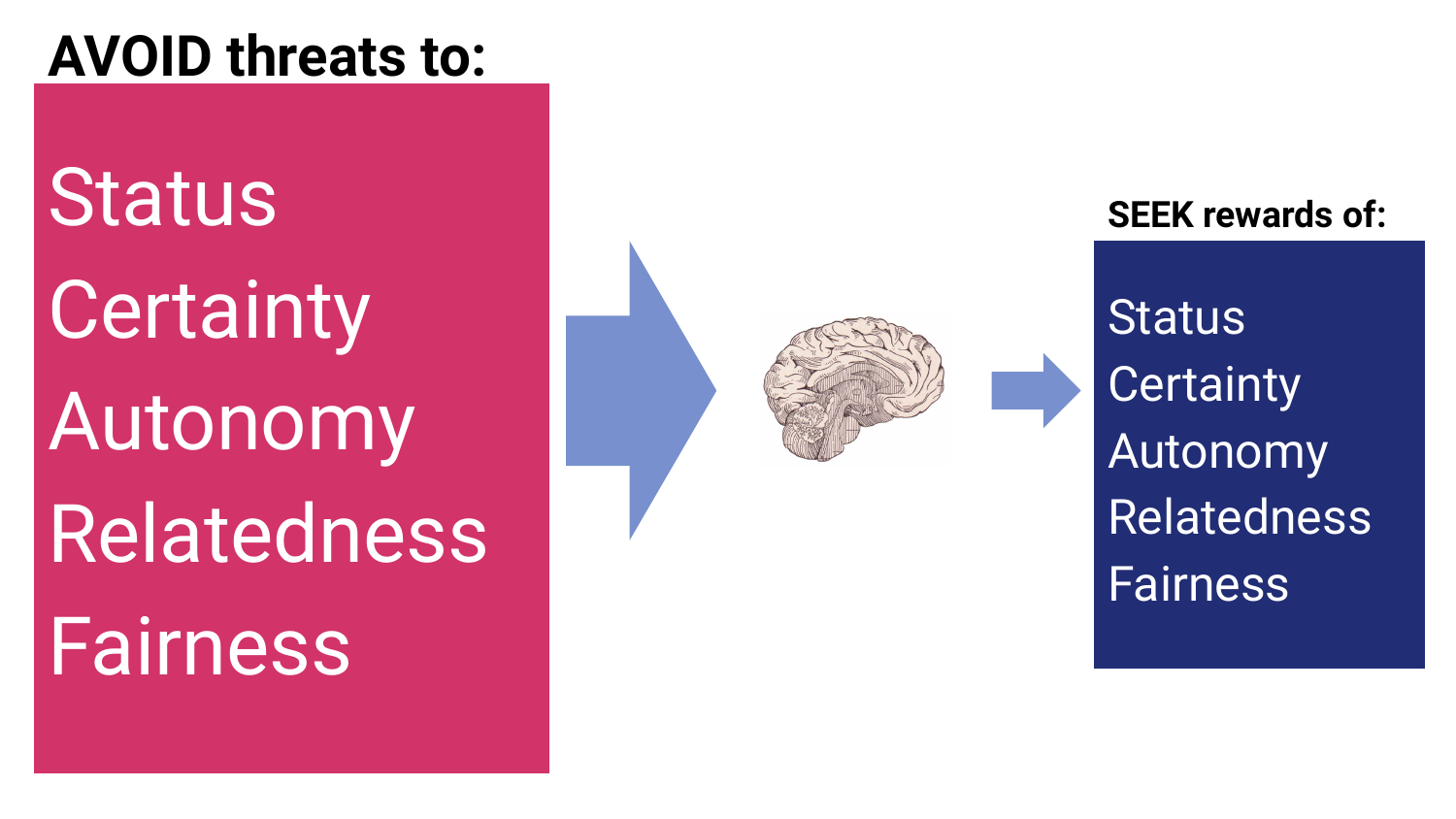### SCARF: a brain-based model for collaborating with and influencing others

Status - rank, expertise, experience Status

Certainty - predictability Certainty

Autonomy - agency, control Autonomy

Relatedness - belonging, acceptance Relatedness

Fairness - justice, transparency Fairness

David Rock (2008). *NeuroLeadership Journal* (1). http://www.your-brain-at-work.com/files/NLJ\_SCARFUS.pdf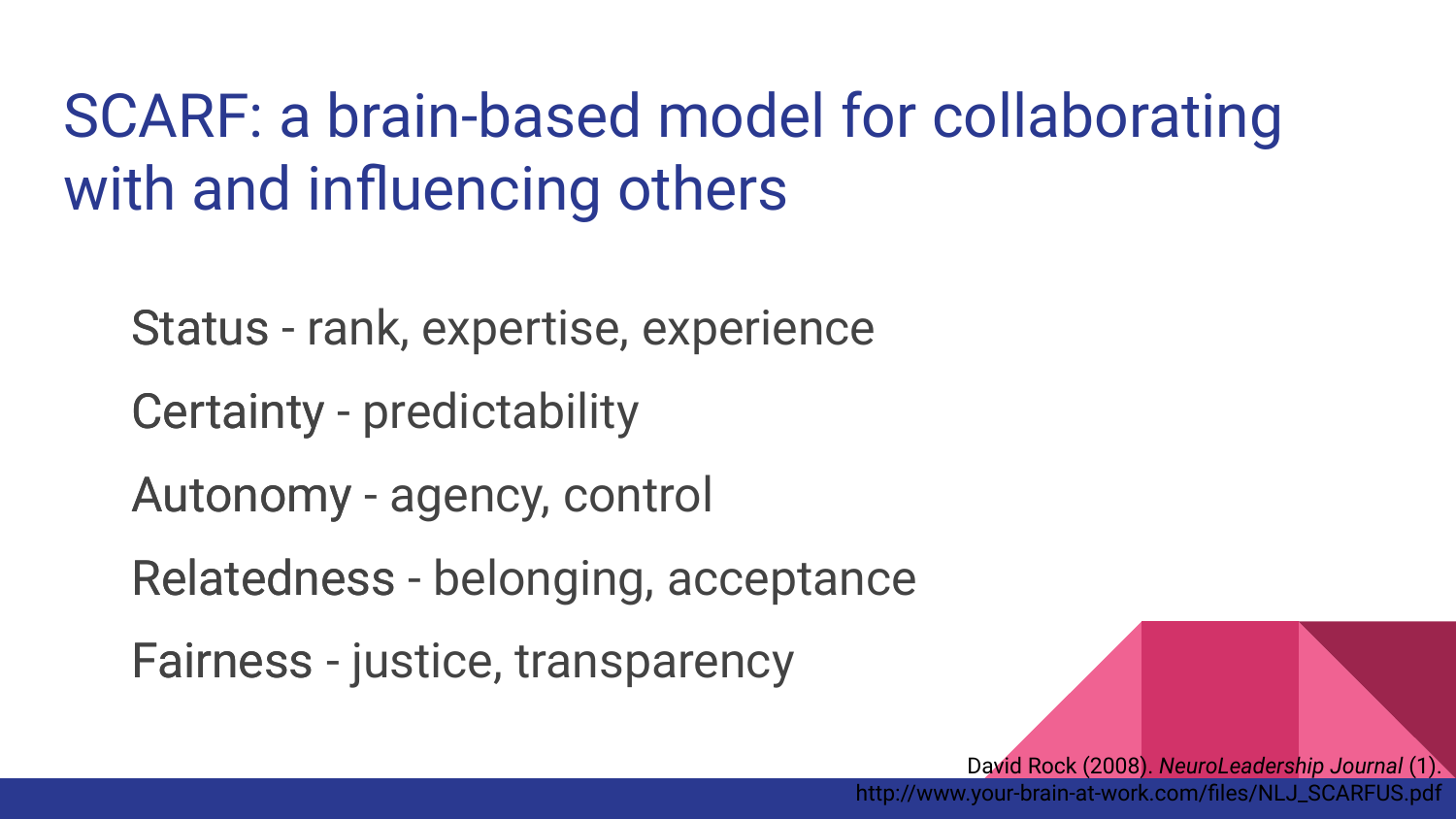

## Why is evaluation threatening?

[https://padlet.com/lynnhoffman/WhyIsEvaluationThreatening](https://bloominglibraries.com/WhyIsEvaluationThreatening)

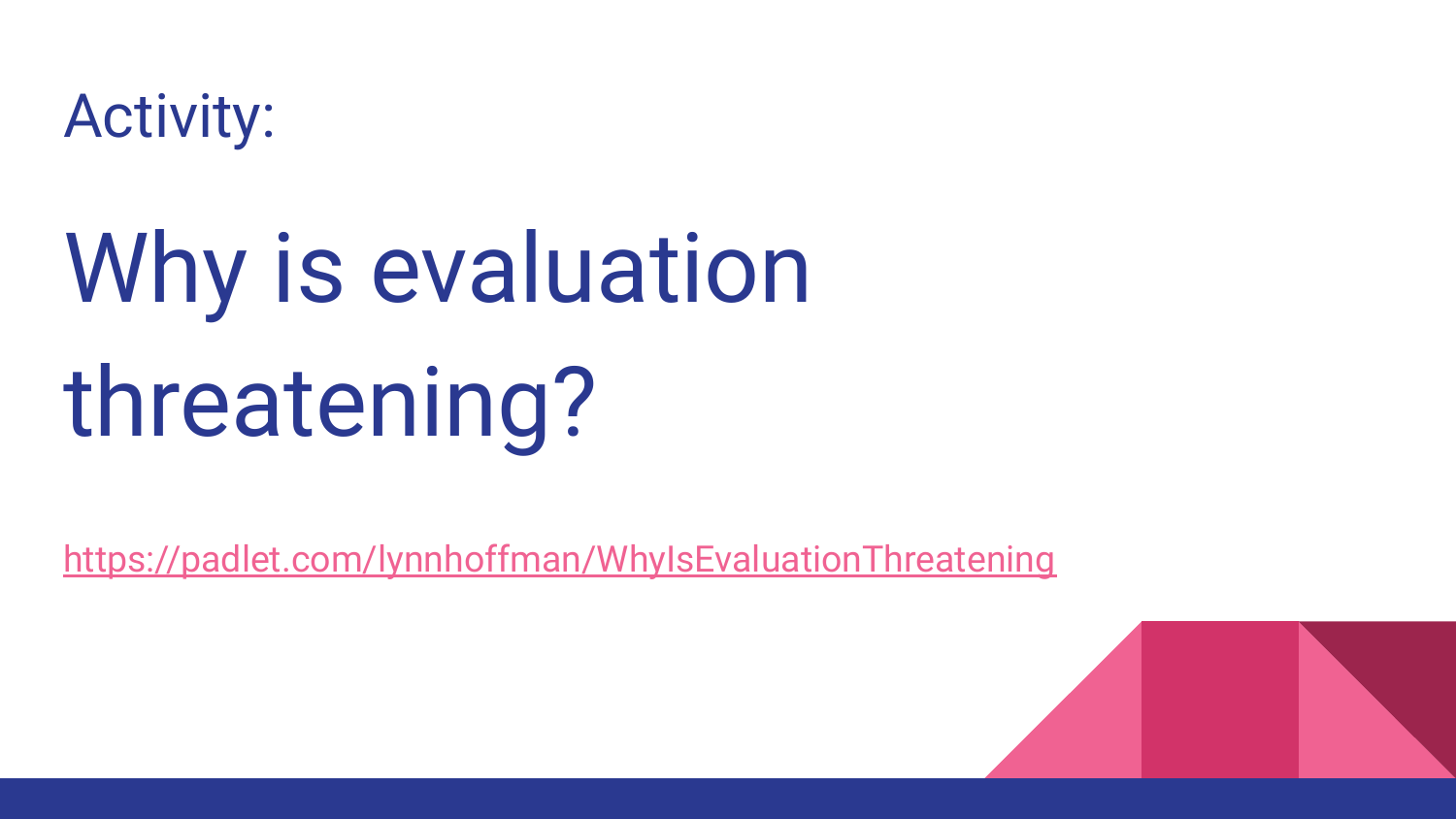## How can you make evaluation less threatening?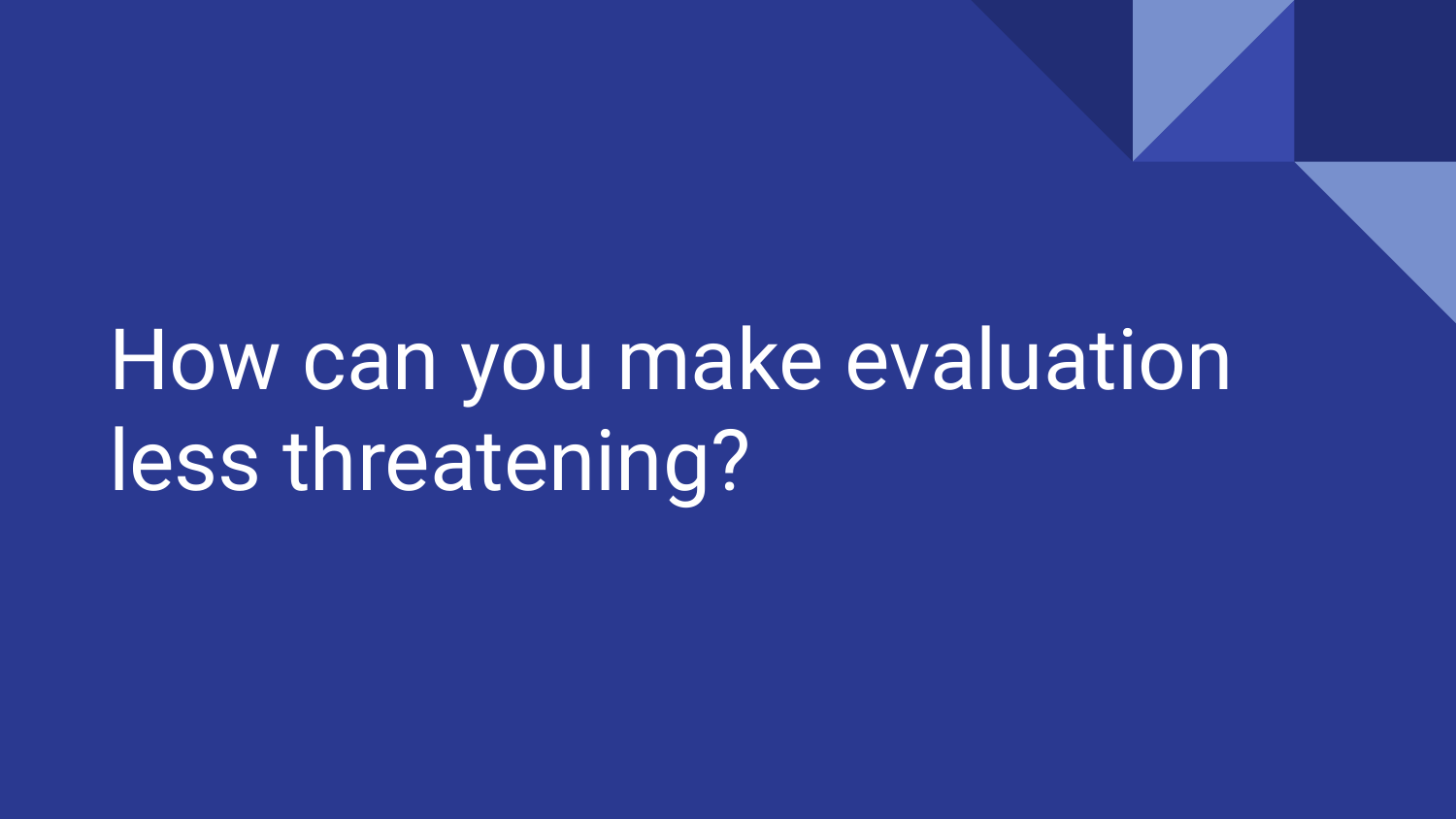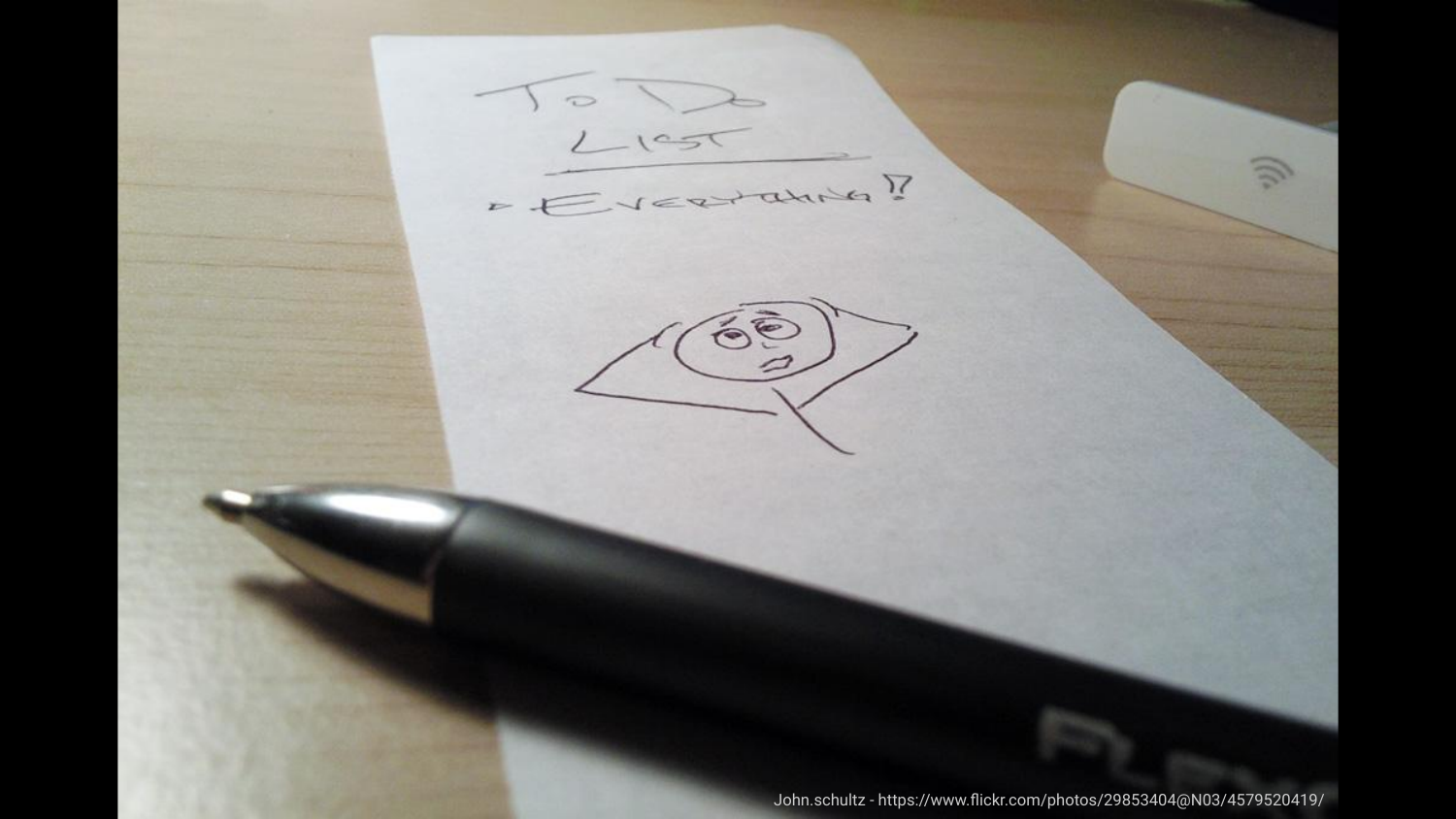## How can you remove obstacles to evaluation?